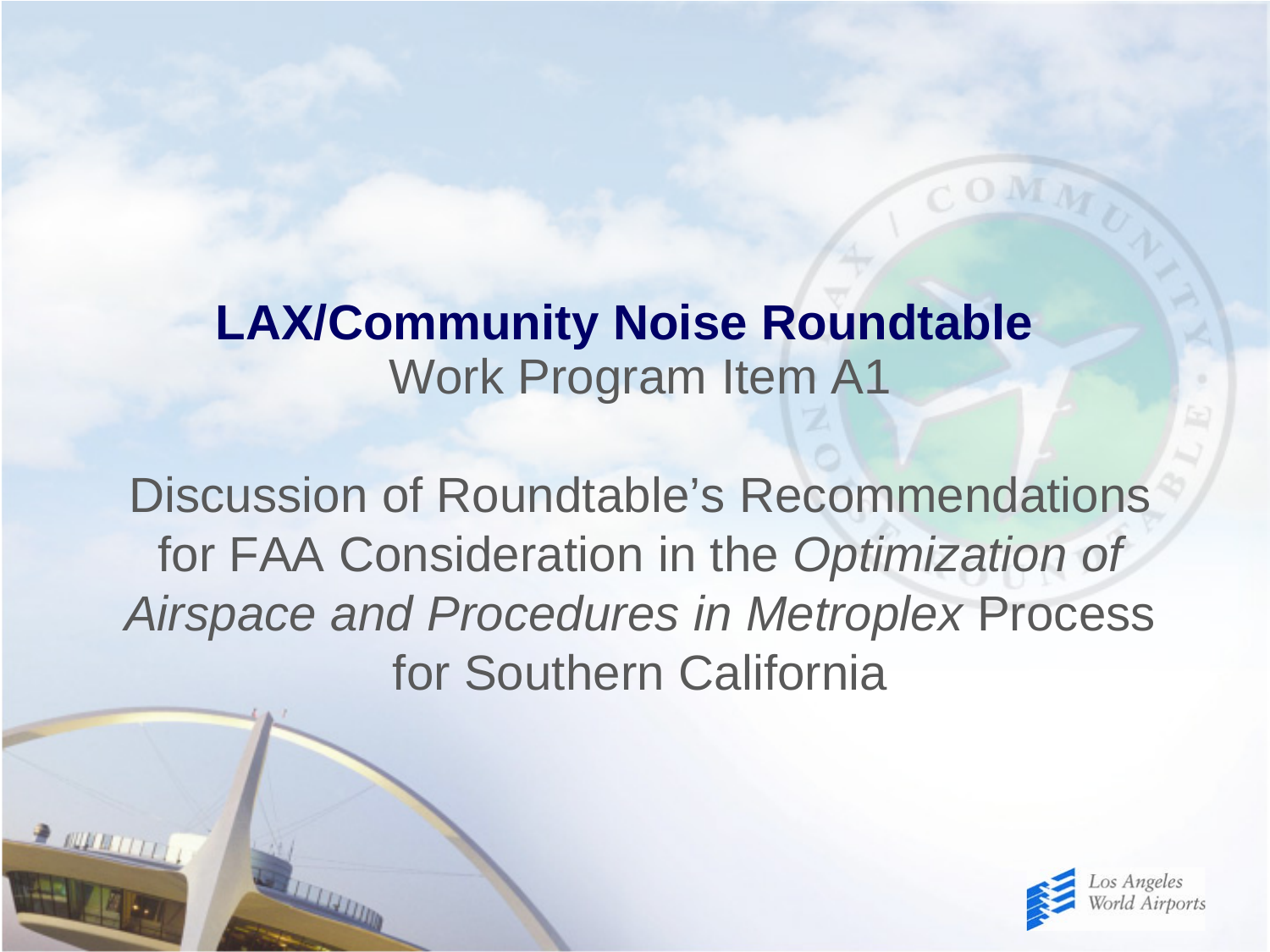# **Work Program Item A7: Extended Downwind Approach**



**Noise Issue:** Aircraft arriving to LAX from the west and the north utilize an extended downwind approach at times causing aircraft to overfly Monterey Park and neighboring communities at low altitudes.

### **Past Mitigation Activities**:

- In November 2002, Roundtable requested FAA to look into mitigation measures such as increasing the aircraft altitude and applying speed controls and delays to aircraft to avoid overflights over Monterey Park.
- FAA did not implement the suggested mitigation measures.
- FAA indicated that the only possible solution to this problem may be available through the Airspace Redesign process.

### **Recommendations**:

1) Increase the minimum altitude as much as possible for aircraft on the extended downwind and base legs of the approach to reduce noise exposure for Monterey Park residents.

2) Explore options to reduce the requirement of using the extended downwind approach as a way to minimize overflights over Monterey Park.

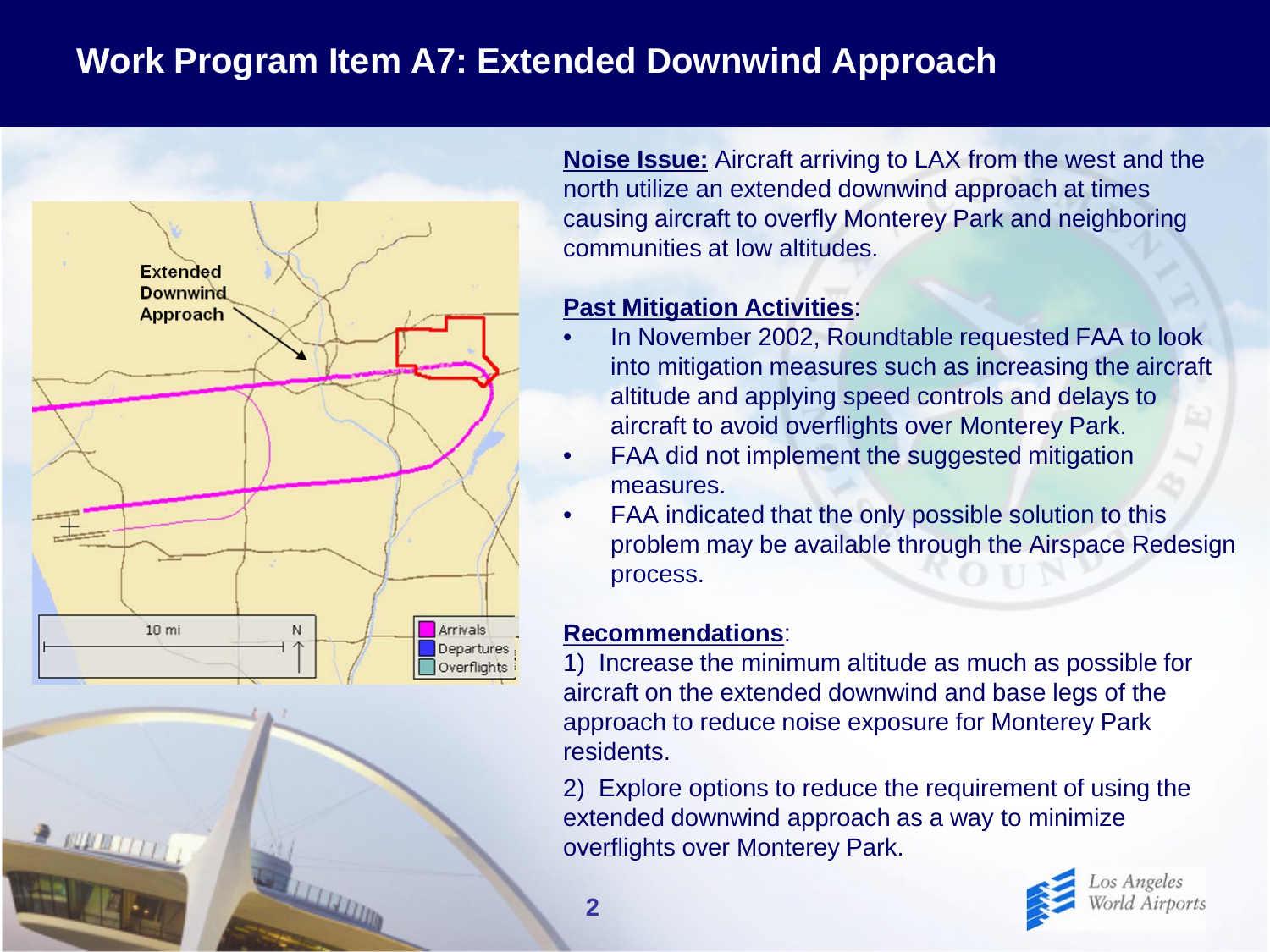# **Work Program Item A10: Turboprop Community Overflights**



**Noise Issue:** Turboprop aircraft departing to the south with destinations to the east overfly the PV Peninsula while heading to the Seal Beach VOR.

# **Past Mitigation Activities**:

- In 2002, FAA routed most turboprops off the PV with the exception of those aircraft heading to eastern destinations.
- In April 2008, FAA developed an new RNAV departure procedure called JEDDD with the intent to reroute those turboprops on offshore routes further away from PV.
- In January 2011, FAA indicated that it cannot implement the JEDDD because through testing, it was not able to maintain aircraft separation requirements.

### **Recommendations**:

- 1) Explore options of redesigning the JEDDD procedure that will meet all necessary requirements to allow full implementation of the procedure.
- 2) Reroute the remaining turboprop aircraft that are currently overflying PV to offshore routes.
- 3) Increase the minimum altitude of turboprop aircraft that overfly PV.

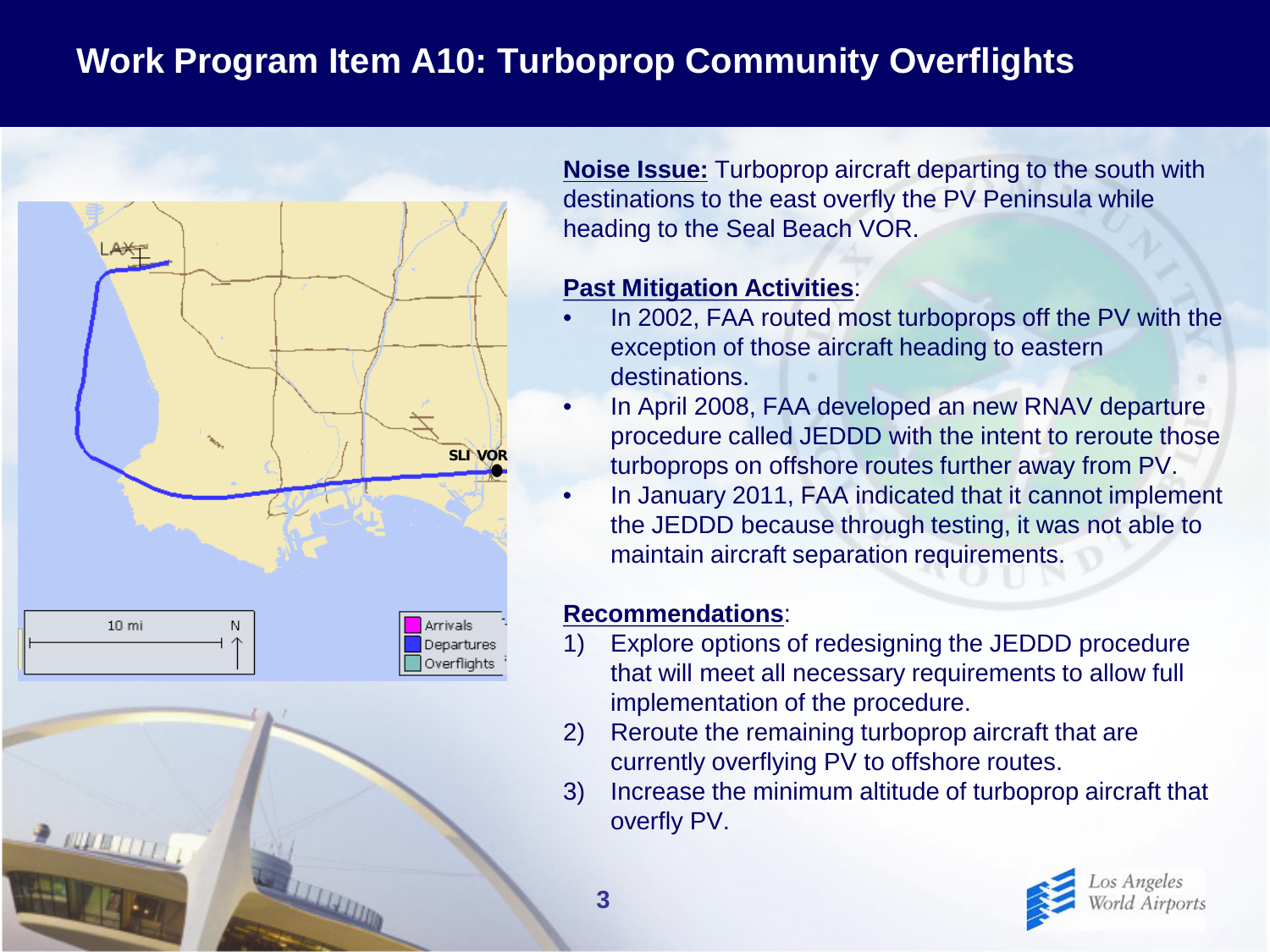# **Work Program Item A6: Improperly Flown LOOP Departures**



**Noise Issue:** Aircraft on the LOOP departure sometimes deviate from the procedure by not overflying the LAX VOR as prescribed; instead they overfly the Beach Cities causing noise disturbance to these communities.

### **Past Mitigation Activities**:

- In 2004, per Roundtable request, FAA developed the KWYET RNAV departure procedure to "tighten" the LOOP departures.
- Subsequently, FAA reported that it cannot use the KWYET procedure due to issue with the turn being greater than 210 degrees and has eliminated the procedure as a result.

#### **Recommendations**:

- 1) Re-investigate the possibility of establishing the LOOP RNAV/RNP procedure to help "tighten" the loop operations.
- 2) Look into other possibilities to improve the compliance of the LOOP departure procedure through the FAA OAPM process.

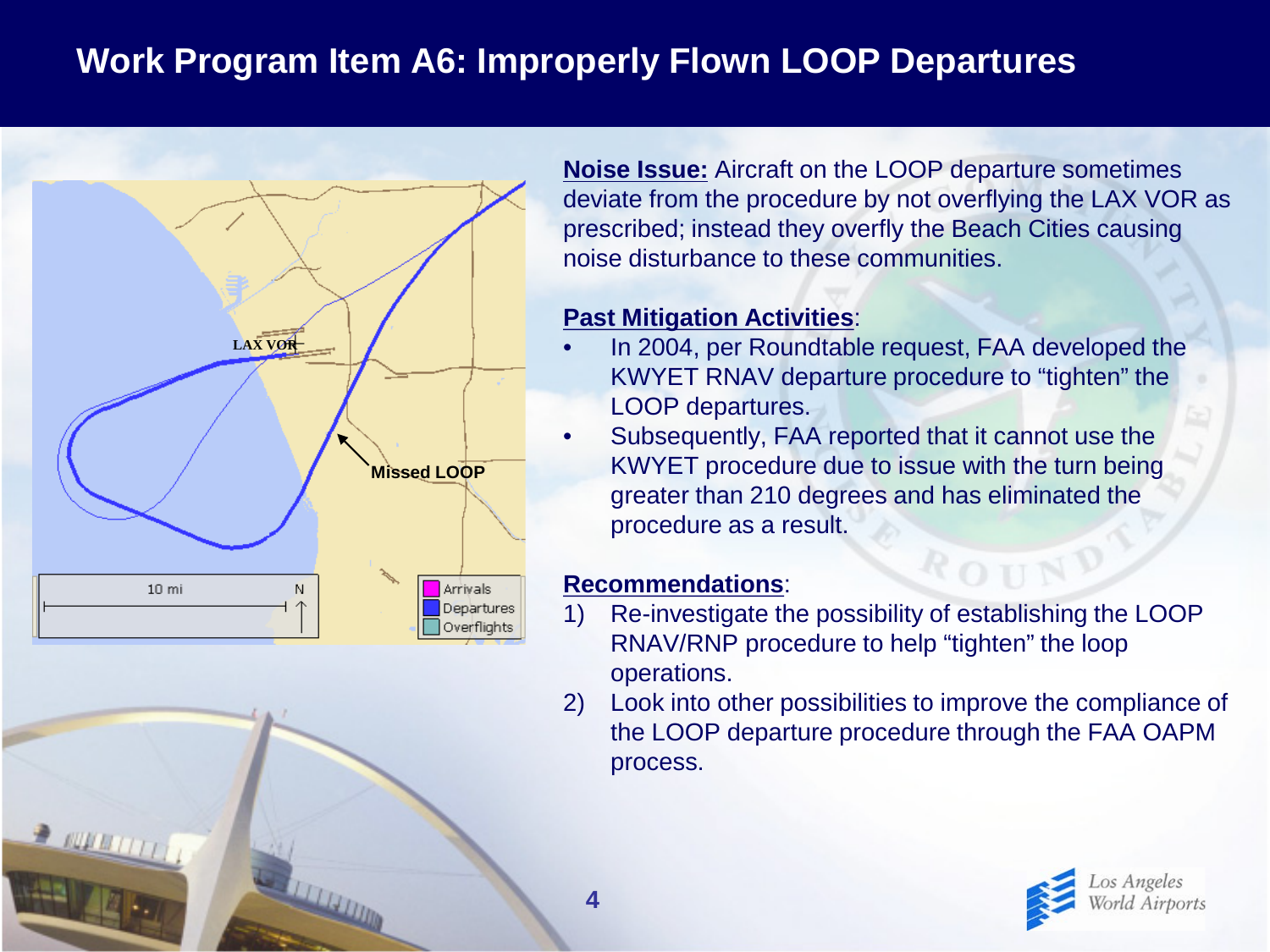# **Work Program Item A3: Early Turn of Aircraft Departing to the West**



**Noise Issue:** Aircraft departing to the west from LAX turn before crossing the shoreline causing community overflights and noise disturbances**.** Some issues that may cause early turns include avoiding wake turbulence or maintaining aircraft separation requirements for safety, and difficulty for pilots in identifying the shoreline during IFR conditions.

### **Past Mitigation Activities**:

- In 2007, LAWA worked with FAA to resolve an issue with the RNAV procedures that were causing aircraft to turn early.
- LAWA has increased its effort with its Early Turn Notification Program by sending notices to aircraft operators on a more frequent and timely basis.

#### **Recommendations**:

- 1) Explore options that could help pilots and controllers to reduce early turn operations.
- 2) Explore the possibility of adding a waypoint in the RNAV procedures or other emerging technologies to assist pilots in identifying the shoreline during IFR conditions that could in turn help reduce early turns.

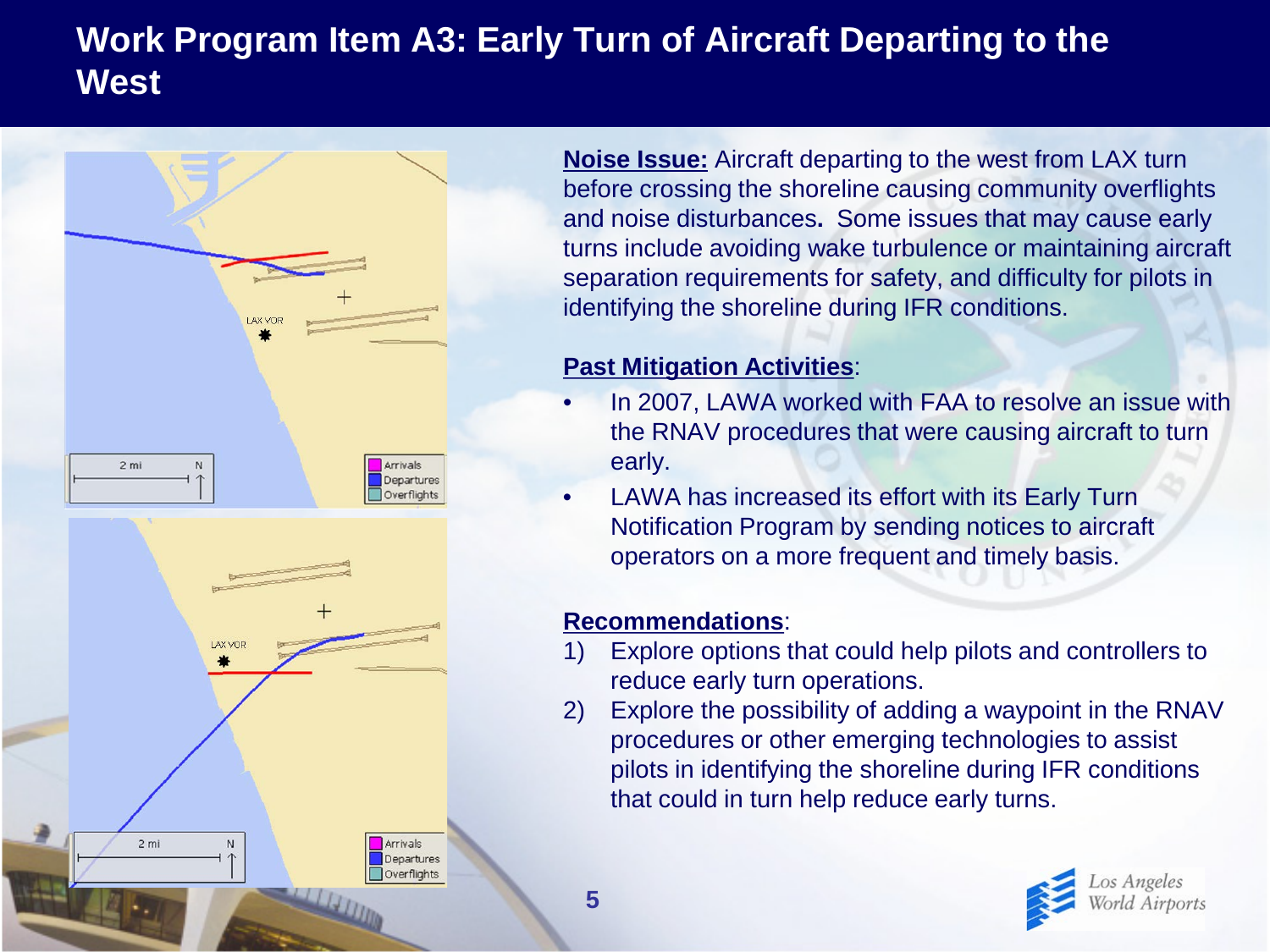# **Work Program Item A11: Continuous Descent Approaches at Lower Altitudes**





**Noise Issue:** Residents from La Habra Heights reported that they noticed aircraft arriving into LAX are flying lower after the FAA implemented the CDA in late 2008. Residents also reported that they noticed an increase in noise levels.

# **Past Mitigation Activities**:

- In April 2011, LAWA conducted an altitude analysis on LAX arrivals and confirmed that aircraft are flying lower than before.
- In September 2011, Roundtable asked FAA on the possibility of increasing the altitudes for aircraft on the CDA. FAA indicated it cannot make that change since aircraft would need to be within the 3-degree glide slope requirements.
- FAA also indicated that aircraft are flying lower because the minimum altitude for the navigation fix, FUELR, was lowered to allow aircraft to intercept the ILS from below instead of from above to increase safety.

**Recommendation**: Explore other possible solutions through the FAA OAPM process to resolve this issue.